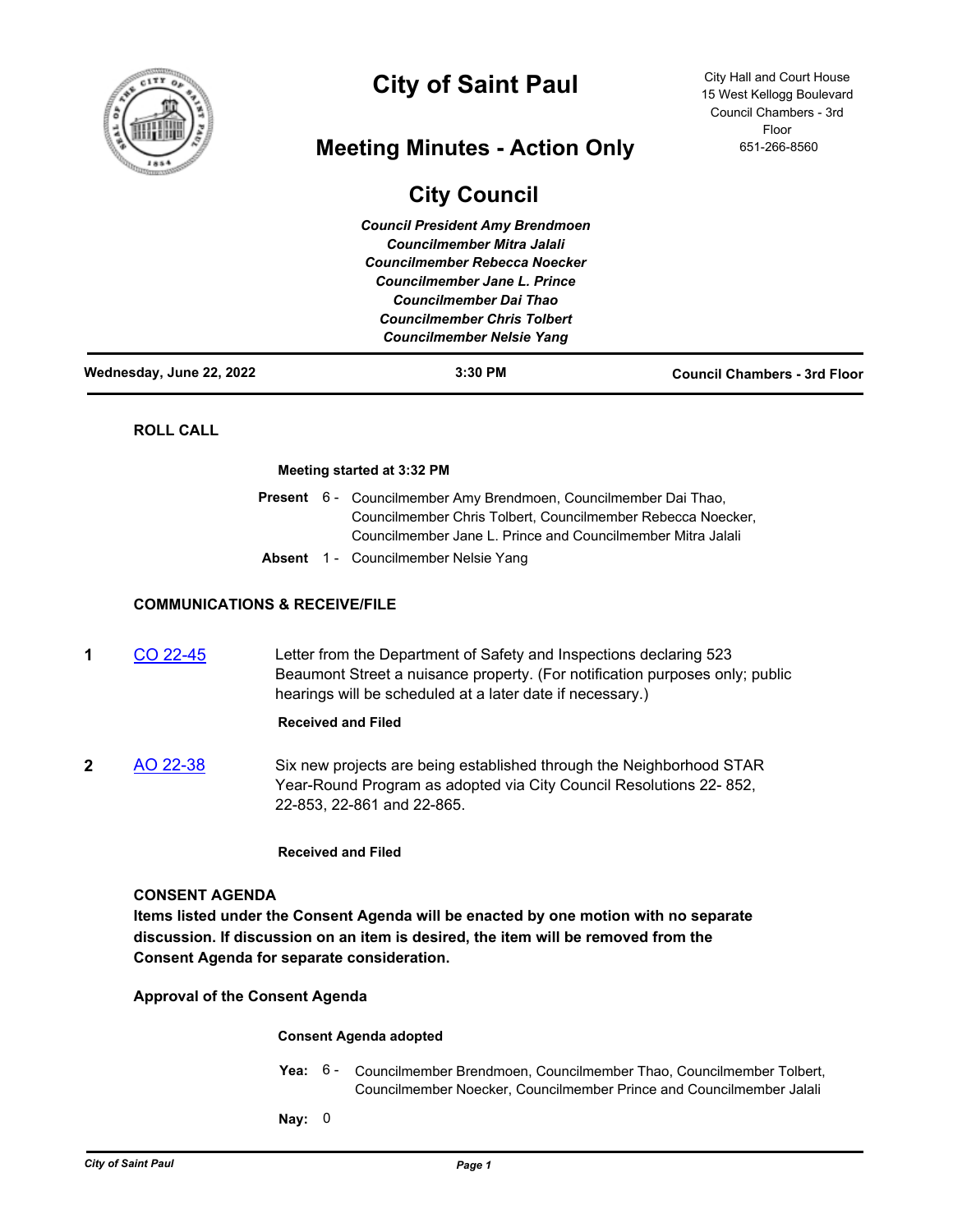**Absent:** 1 - Councilmember Yang

**3** [RES 22-809](http://stpaul.legistar.com/gateway.aspx?m=l&id=/matter.aspx?key=41869) Approving the election of Gary Grabko to the Administrative Committee of the Pension Plan of the Housing and Redevelopment Authority.

# **Adopted**

**4** [RES 22-818](http://stpaul.legistar.com/gateway.aspx?m=l&id=/matter.aspx?key=41885) Approving the City's cost of providing Property Clean Up services during April 1 to 14, 2022, and setting date of Legislative Hearing for July 19, 2022 and City Council public hearing for September 7, 2022 to consider and levy the assessments against individual properties. (File No. J2228A, Assessment No. 228533)

## **Adopted**

**5** [RES 22-819](http://stpaul.legistar.com/gateway.aspx?m=l&id=/matter.aspx?key=41886) Approving the City's cost of providing Property Clean Up services during April 14 to 28, 2022, and setting date of Legislative Hearing for July 19, 2022 and City Council public hearing for September 7, 2022 to consider and levy the assessments against individual properties. (File No. J2229A, Assessment No. 228534)

## **Adopted**

**6** [RES 22-820](http://stpaul.legistar.com/gateway.aspx?m=l&id=/matter.aspx?key=41887) Approving the City's cost of providing Equipment and Labor for Clean Up services during March to May 2022, and setting date of Legislative Hearing for July 19, 2022 and City Council public hearing for September 7, 2022 to consider and levy the assessments against individual properties. (File No. J2230A, Assessment No. 228537)

# **Adopted**

**7** [RES 22-847](http://stpaul.legistar.com/gateway.aspx?m=l&id=/matter.aspx?key=41920) Authorizing the Police Department to submit applications for funds under two current Requests for Proposals issued by the Minnesota Department of Public Safety: the 2022 State Innovation in Community Safety Grants, and the 2022 American Rescue Plan Act (ARPA) Innovation in Community Safety Grants.

## **Adopted**

**8** [RES 22-905](http://stpaul.legistar.com/gateway.aspx?m=l&id=/matter.aspx?key=41995) Approving a declaration of right-of-way easement on City property for the Eastbound Kellogg RiverCentre Bridge Project.

# **Adopted**

**9** [RES 22-912](http://stpaul.legistar.com/gateway.aspx?m=l&id=/matter.aspx?key=42006) Approving the City's cost of providing collection of vacant building registration fees billed during December 3 to March 17, 2022, and setting date of Legislative Hearing for August 2, 2022 and City Council public hearing for September 14, 2022 to consider and levy the assessments against individual properties. (File No. VB2212, Assessment No. 228818)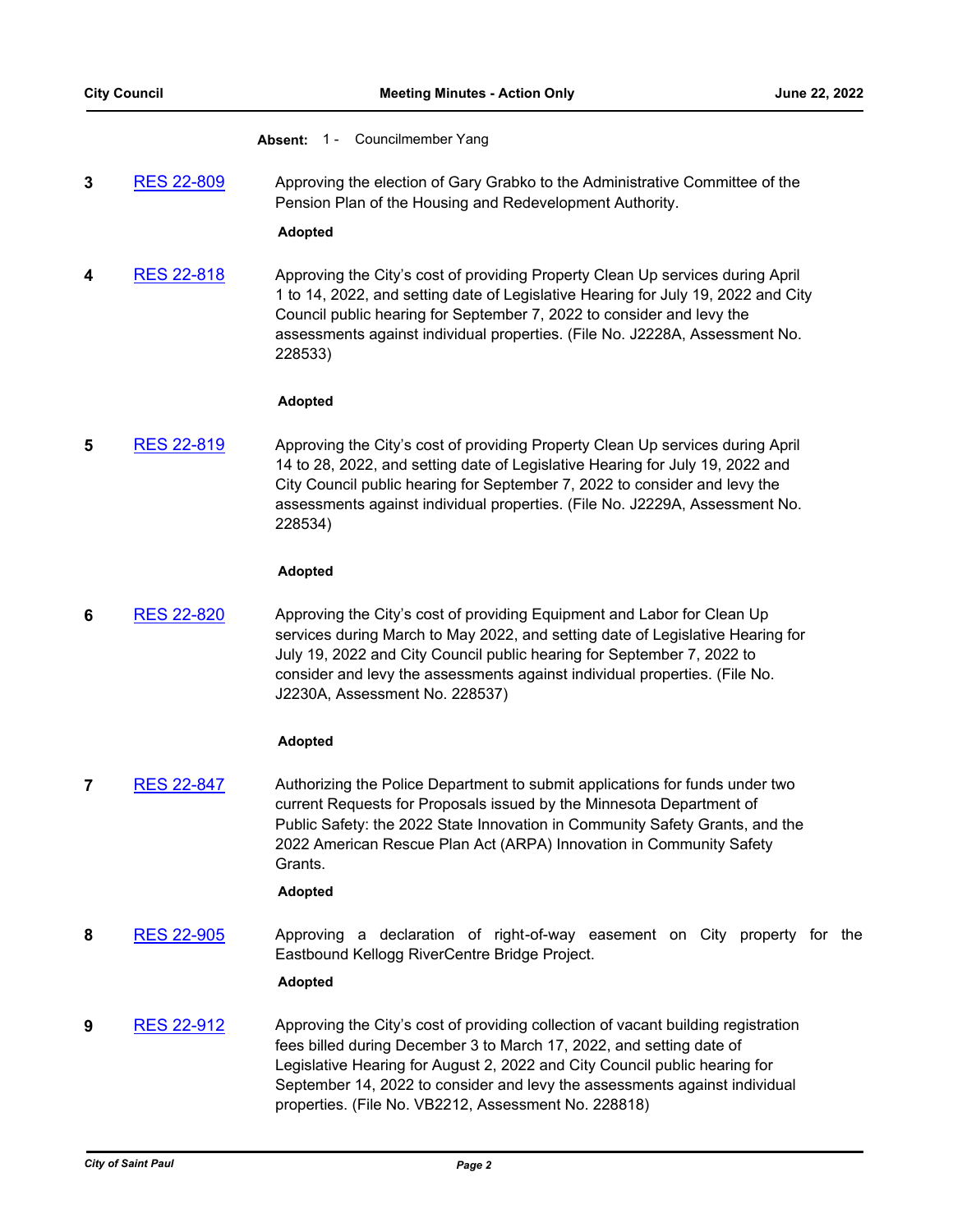# **Adopted**

| 10 | <b>RES 22-913</b> | Approving the City's cost of providing Securing and/or Emergency Boarding<br>services during April 2022, and setting date of Legislative Hearing for August<br>2, 2022 and City Council public hearing for September 14, 2022 to consider<br>and levy the assessments against individual properties. (File No. J2212B,<br>Assessment No. 228116)                                 |
|----|-------------------|----------------------------------------------------------------------------------------------------------------------------------------------------------------------------------------------------------------------------------------------------------------------------------------------------------------------------------------------------------------------------------|
|    |                   | <b>Adopted</b>                                                                                                                                                                                                                                                                                                                                                                   |
| 11 | <b>RES 22-914</b> | Approving the issuance of conduit revenue bonds by the Port Authority of the<br>City for the benefit of MOA WP Owner, LLC.<br><b>Adopted</b>                                                                                                                                                                                                                                     |
| 12 | <b>RES 22-915</b> | Approving the City's cost of providing demolition service from March 2022 at<br>120 Winter St (C.D.B.G. Funds), and setting date of Legislative Hearing for<br>August 2, 2022 and City Council public hearing for September 14, 2022 to<br>consider and levy the assessments against individual properties. (File No.<br>J2205C, Assessment No. 222004)                          |
|    |                   | <b>Adopted</b>                                                                                                                                                                                                                                                                                                                                                                   |
| 13 | <b>RES 22-916</b> | Approving the City's cost of providing Excessive Use of Inspection or<br>Abatement services billed during February 22 to March 18, 2022, and setting<br>date of Legislative Hearing for August 2, 2022 and City Council public hearing<br>for September 14, 2022 to consider and levy the assessments against<br>individual properties. (File No. J2212E, Assessment No. 228316) |
|    |                   | <b>Adopted</b>                                                                                                                                                                                                                                                                                                                                                                   |
| 14 | <b>RES 22-917</b> | Approving the City's cost of providing graffiti removal services during April 4 to<br>May 17, 2022, and setting date of Legislative Hearing for August 2, 2022 and<br>City Council public hearing for September 14, 2022 to consider and levy the<br>assessments against individual properties. (File No. J2208P, Assessment No.<br>228407)                                      |
|    |                   | <b>Adopted</b>                                                                                                                                                                                                                                                                                                                                                                   |
| 15 | <b>RES 22-924</b> | Consenting to the issuance of conduit revenue bonds by the Port Authority of<br>the City of Saint Paul for the benefit of Go Wild, LLC.                                                                                                                                                                                                                                          |
|    |                   | <b>Adopted</b>                                                                                                                                                                                                                                                                                                                                                                   |
| 16 | <b>RES 22-925</b> | Authorizing the City to enter into Subordinate Funding Agreement #7 to the<br>Master Funding Agreement with the Metropolitan Council for the Gold Line Bus<br>Rapid Transit Project.                                                                                                                                                                                             |
|    |                   | <b>Adopted</b>                                                                                                                                                                                                                                                                                                                                                                   |
| 17 | <b>RES 22-927</b> | Authorizing the first amendment to lease agreement between the City and the                                                                                                                                                                                                                                                                                                      |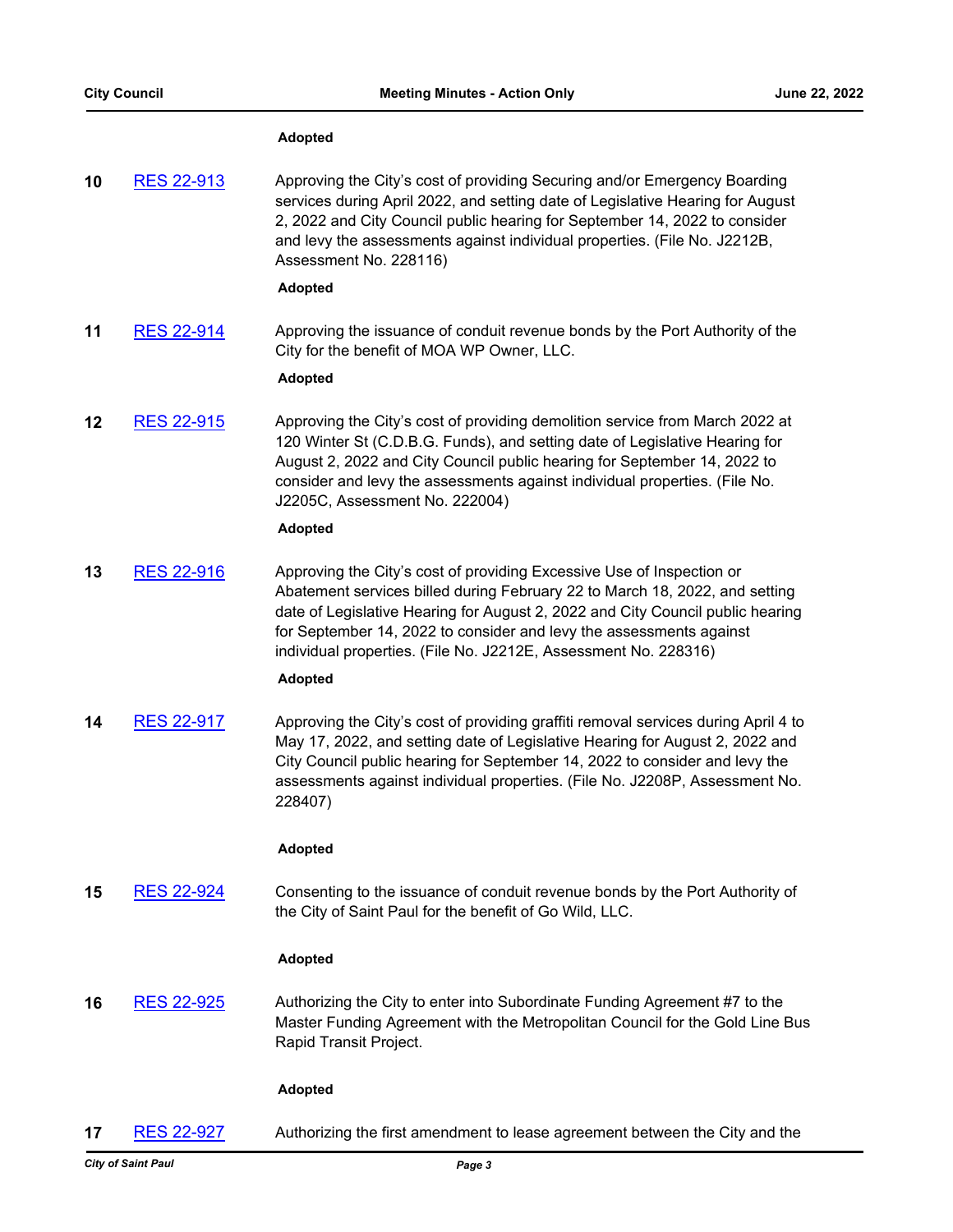Board of Water Commissioners to lease a portion of Board-owned property at 750 Snelling Avenue South for use by the City's Parks and Recreation Department. **Adopted 18** [RES 22-932](http://stpaul.legistar.com/gateway.aspx?m=l&id=/matter.aspx?key=42032) Adopting the 2021 Stormwater Permit Annual Report. **Adopted 19** [RES 22-933](http://stpaul.legistar.com/gateway.aspx?m=l&id=/matter.aspx?key=42033) Approving the Mayor's appointment of Kasey Wiedrich to serve on the Community Action Partnership of Ramsey & Washington Counties. **Adopted 20** [RES 22-934](http://stpaul.legistar.com/gateway.aspx?m=l&id=/matter.aspx?key=42034) Approving the Mayor's appointment of Travis Bistodeau to serve on The Family Housing Fund. **Adopted 21** [RES 22-935](http://stpaul.legistar.com/gateway.aspx?m=l&id=/matter.aspx?key=42035) Reciting a proposal for a Housing Finance Program for a multifamily rental housing development, approving the project and the program pursuant to Minnesota Statutes, Chapter 462C, authorizing the Housing and Redevelopment Authority of the City to issue conduit multifamily housing revenue obligations and authorizing the preparation of necessary documents and materials in connection with said project and program, and approving an ARPA Loan, and related documents, 1222 University Avenue West (Twelve22 Apartment Project) District 13, Ward 1. **Adopted 22** [RES 22-936](http://stpaul.legistar.com/gateway.aspx?m=l&id=/matter.aspx?key=42036) Approving the agreement with Spin to provide e-scooter sharing services for the 2022 scooter season, with the option to renew for four additional one-year terms. **Adopted 26** [RES 22-945](http://stpaul.legistar.com/gateway.aspx?m=l&id=/matter.aspx?key=42046) Changing the rate of pay for Energy Coordinator. (To be laid over one week for adoption) **Laid over to July 13, 2022 27** [RES 22-950](http://stpaul.legistar.com/gateway.aspx?m=l&id=/matter.aspx?key=42052) Authorizing the Fire Department to enter into a hazardous materials emergency response contract with the State of Minnesota Department of Public Safety for the time period of July 1, 2022 through June 30, 2027. **Adopted 28** [RES 22-952](http://stpaul.legistar.com/gateway.aspx?m=l&id=/matter.aspx?key=42055) Accepting the gift of travel expenses from Woodland Park Zoo for Bekah Hanes to attend the Association of Zoos and Aquariums (AZA) Annual Conference in Baltimore, Maryland from Aug 28-Sept 2, 2022.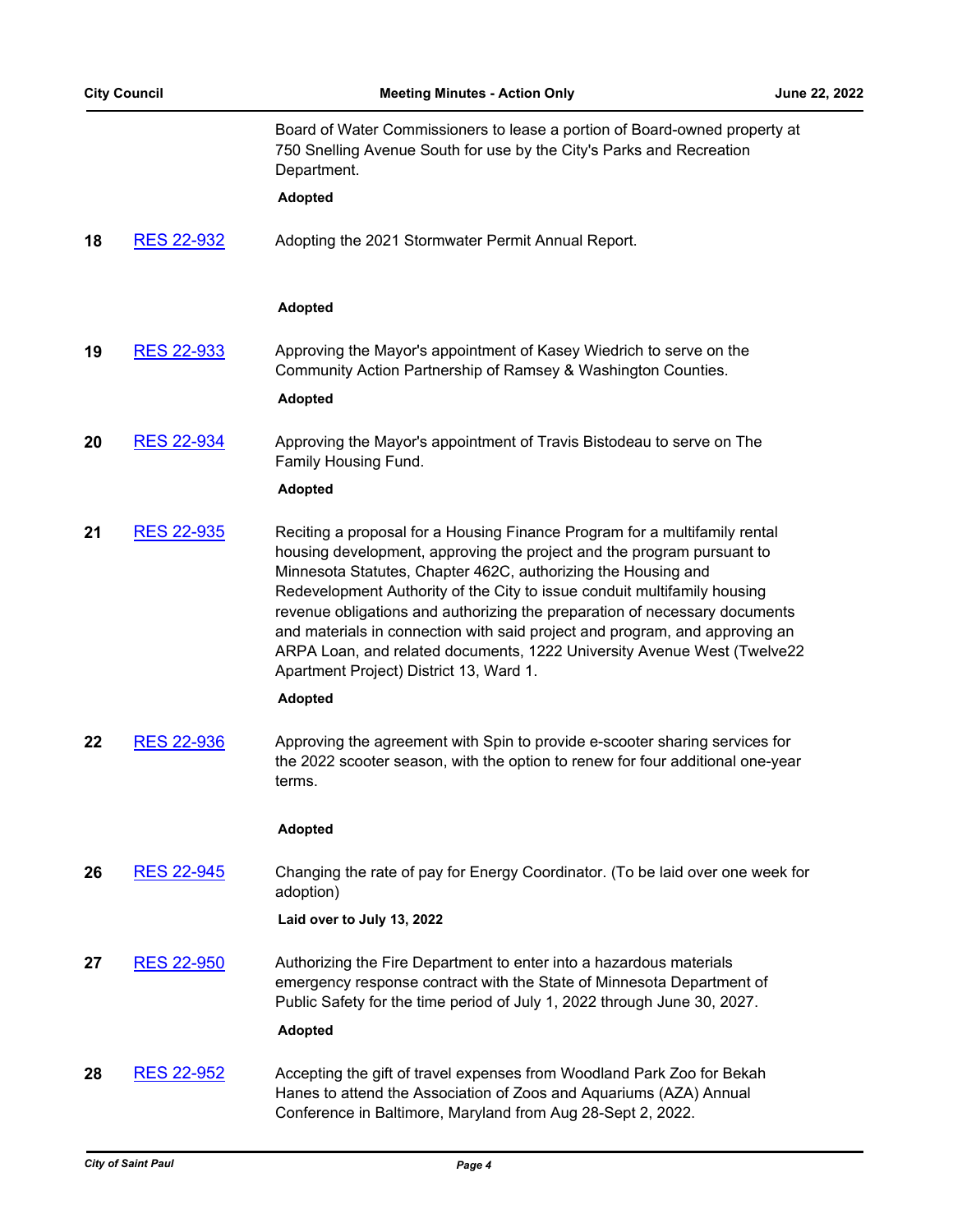#### **Adopted**

| 29 | <b>RES 22-958</b> | Authorizing the Department of Parks and Recreation to spend up to \$1,000.00 |
|----|-------------------|------------------------------------------------------------------------------|
|    |                   | to supply food and beverage for those working the Hmong International        |
|    |                   | Freedom Celebration.                                                         |

#### **Adopted**

**30** [RES 22-962](http://stpaul.legistar.com/gateway.aspx?m=l&id=/matter.aspx?key=42065) Approving adverse action against the Cigarette/Tobacco License held by Mohammad Ibrahim and Abdullane Ali, d/b/a Annapolis Super USA #002 (License ID# 20160003307), at 1333 Thomas Avenue.

#### **Adopted**

**31** [RES 22-966](http://stpaul.legistar.com/gateway.aspx?m=l&id=/matter.aspx?key=42070) Allocating the balance of Round Two Federal Emergency Rental Assistance funds to the Saint Paul - Ramsey County Tenant Assistance Program and authorizing the execution of necessary agreements

#### **Adopted**

**33** [RES 22-971](http://stpaul.legistar.com/gateway.aspx?m=l&id=/matter.aspx?key=42076) Accepting the gift of travel expenses from The Aspen Institute for Mayor Melvin Carter to attend "Aspen Ideas Festival - Celebrating 10yrs of Ascend Fellowship" in Aspen, Colorado on June 28-29, 2022.

#### **Adopted**

**34** [RES 22-972](http://stpaul.legistar.com/gateway.aspx?m=l&id=/matter.aspx?key=42081) Approving the use of the grant funds through the Ward 1 Neighborhood STAR Year-Round Program for Century Plaza, LLC.

#### **Adopted**

**35** [RES 22-879](http://stpaul.legistar.com/gateway.aspx?m=l&id=/matter.aspx?key=41964) Approving the Maintenance Labor Agreements between the Independent School District 625 and the Minnesota Cement Masons, Plasterers and Shophands Local 633 and North Central States Regional Council of Carpenters (May 1, 2022 - April 30, 2025). (To be laid over one week for adoption)

#### **Adopted**

**36** [RES 22-977](http://stpaul.legistar.com/gateway.aspx?m=l&id=/matter.aspx?key=42090) Authorizing the City to reduce department General Fund budgets by \$20,000,000 and transfer to the Capital Project Fund.

#### **Adopted**

## **FOR DISCUSSION**

**32** [RES 22-970](http://stpaul.legistar.com/gateway.aspx?m=l&id=/matter.aspx?key=42075) Recognizing the individual skill and initiative of five downtown residents to fight Minnesota's pandemic-triggered blood shortage by creating twenty-five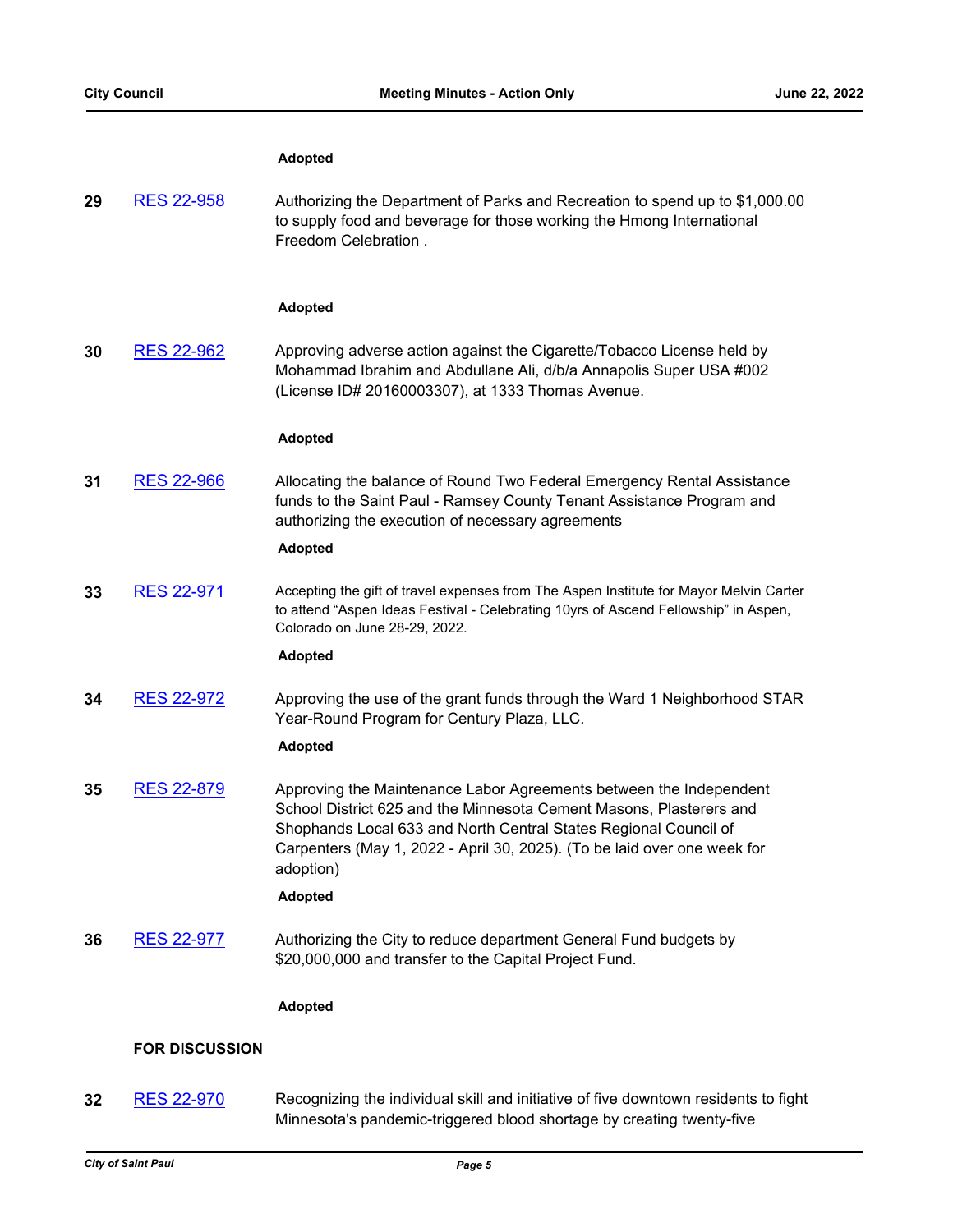|    |                        |                                                                                                                |  | monthly Skyway Blood Drives in support of the American Red Cross.                                                                                                                                 |
|----|------------------------|----------------------------------------------------------------------------------------------------------------|--|---------------------------------------------------------------------------------------------------------------------------------------------------------------------------------------------------|
|    |                        | <b>Adopted</b>                                                                                                 |  |                                                                                                                                                                                                   |
|    |                        | Yea: $6-$                                                                                                      |  | Councilmember Brendmoen, Councilmember Thao, Councilmember Tolbert,<br>Councilmember Noecker, Councilmember Prince and Councilmember Jalali                                                       |
|    |                        | Nay: $0$                                                                                                       |  |                                                                                                                                                                                                   |
|    |                        |                                                                                                                |  | Absent: 1 - Councilmember Yang                                                                                                                                                                    |
| 37 | <b>RES 22-923</b>      |                                                                                                                |  | Authorizing the City Attorney's Office to expend up to \$15,000.00 on<br>refreshments, marketing materials, and other incentives for community<br>outreach and marketing efforts throughout 2022. |
|    |                        | <b>Adopted</b>                                                                                                 |  |                                                                                                                                                                                                   |
| 38 | <b>RES 22-969</b>      |                                                                                                                |  | Commemorating the 50th Anniversary of Twin Cities Pride.                                                                                                                                          |
|    |                        | <b>Adopted</b>                                                                                                 |  |                                                                                                                                                                                                   |
|    |                        | Yea: $6 -$                                                                                                     |  | Councilmember Brendmoen, Councilmember Thao, Councilmember Tolbert,<br>Councilmember Noecker, Councilmember Prince and Councilmember Jalali                                                       |
|    |                        | Nay: $0$                                                                                                       |  |                                                                                                                                                                                                   |
|    |                        |                                                                                                                |  | Absent: 1 - Councilmember Yang                                                                                                                                                                    |
| 39 | <b>RES 22-973</b>      |                                                                                                                |  | Seeking robust community process and representative engagement for<br>Phase II of Phalen Regional Park China Garden.                                                                              |
|    |                        | <b>Adopted</b>                                                                                                 |  |                                                                                                                                                                                                   |
|    |                        | Yea: $6-$                                                                                                      |  | Councilmember Brendmoen, Councilmember Thao, Councilmember Tolbert,<br>Councilmember Noecker, Councilmember Prince and Councilmember Jalali                                                       |
|    |                        | Nay: $0$                                                                                                       |  |                                                                                                                                                                                                   |
|    |                        | Absent:                                                                                                        |  | 1 - Councilmember Yang                                                                                                                                                                            |
|    | <b>SUSPENSION ITEM</b> |                                                                                                                |  |                                                                                                                                                                                                   |
|    | <b>RES 22-1004</b>     | Approving the use of grant funds through the Ward 5 Neighborhood Star<br>Year-Round Program for Abogados Cafe. |  |                                                                                                                                                                                                   |
|    | Adopted                |                                                                                                                |  |                                                                                                                                                                                                   |
|    |                        | Yea: $6 -$                                                                                                     |  | Councilmember Brendmoen, Councilmember Thao, Councilmember Tolbert,<br>Councilmember Noecker, Councilmember Prince and Councilmember Jalali                                                       |
|    |                        | Nay: $0$                                                                                                       |  |                                                                                                                                                                                                   |
|    |                        |                                                                                                                |  | Absent: 1 - Councilmember Yang                                                                                                                                                                    |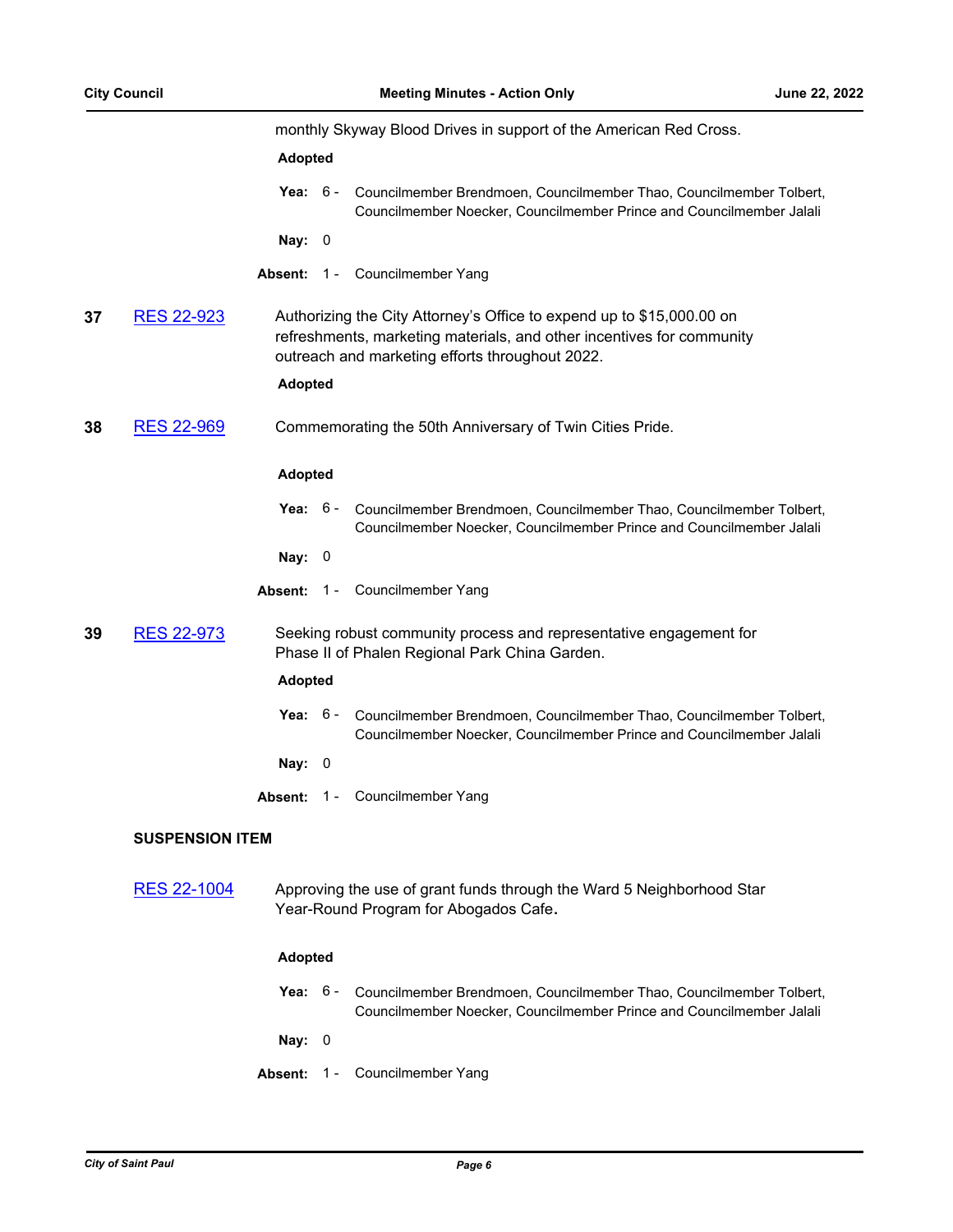## **ORDINANCES**

**An ordinance is a city law enacted by the City Council. It is read at three separate council meetings and becomes effective after passage by the Council and 30 days after publication in the Saint Paul Legal Ledger. Public hearings on ordinances are held at the second reading.**

**No first readings or final adoptions.**

## **PUBLIC HEARINGS**

**Live testimony is limited to two minutes for each person. See below for optional ways to testify.**

**40** [RES PH 22-174](http://stpaul.legistar.com/gateway.aspx?m=l&id=/matter.aspx?key=42069) Authorizing the Police Department to accept and amend the 2022 Special Fund Budget for the State of Minnesota, Department of Public Safety, Office of Justice Programs, Innovation in Community Safety Grant.

#### **Adopted**

Yea: 6 - Councilmember Brendmoen, Councilmember Thao, Councilmember Tolbert, Councilmember Noecker, Councilmember Prince and Councilmember Jalali

**Nay:** 0

- Absent: 1 Councilmember Yang
- **41** [Ord 22-21](http://stpaul.legistar.com/gateway.aspx?m=l&id=/matter.aspx?key=41643) Granting the application of Jeffers Pond Development Llc to rezone the property at 150 Water Street West from IT transitional industrial to T3 traditional neighborhood and amending Chapter 60 of the Legislative Code pertaining to the zoning map.

## **Public hearing continued to July 20, 2022**

- Yea: 6 Councilmember Brendmoen, Councilmember Thao, Councilmember Tolbert, Councilmember Noecker, Councilmember Prince and Councilmember Jalali
- **Nay:** 0
- **Absent:** 1 Councilmember Yang

**42** [Ord 22-30](http://stpaul.legistar.com/gateway.aspx?m=l&id=/matter.aspx?key=42031) Amending Chapter 409 of the Legislative Code to align with recent changes in Minnesota Statue following the passage of the legislative omnibus bill that affects small brewers, distillers and wineries.

## **Laid over to July 13, 2022 for Final Adoption**

Yea: 6 - Councilmember Brendmoen, Councilmember Thao, Councilmember Tolbert, Councilmember Noecker, Councilmember Prince and Councilmember Jalali

**Nay:** 0

- Absent: 1 Councilmember Yang
- **43** [RES PH 22-138](http://stpaul.legistar.com/gateway.aspx?m=l&id=/matter.aspx?key=41828) Approval to accept funds for the Department of Parks and Recreation, as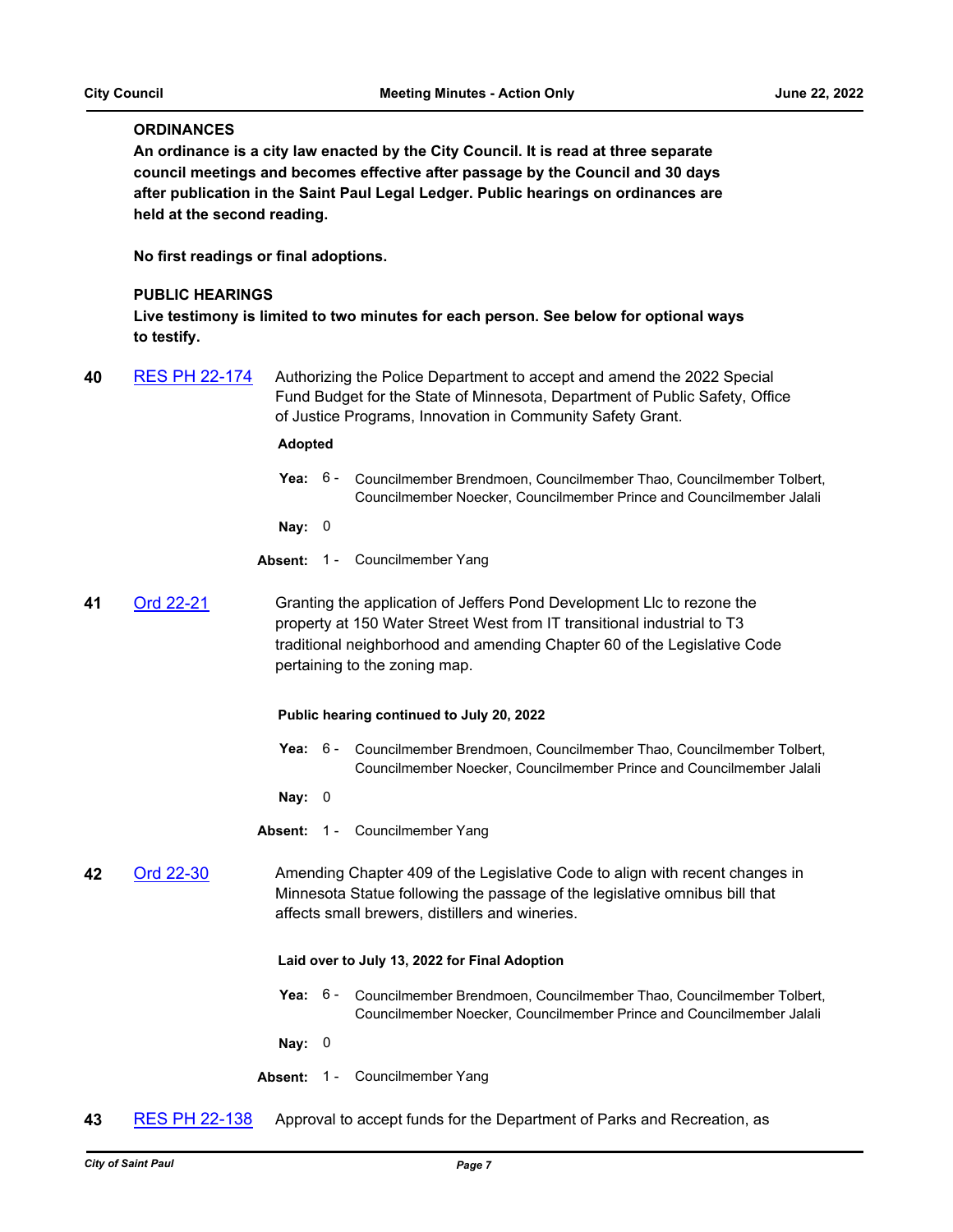noted below, in the total amount of \$148,787, and to establish a financing and spending plan in said amount for the funds to reconstruct the play area at Wacouta Commons Park.

#### **Adopted**

**Yea:** Councilmember Brendmoen, Councilmember Thao, Councilmember Tolbert, Councilmember Noecker, Councilmember Prince and Councilmember Jalali Yea: 6 -

**Nay:** 0

- **Absent:** 1 Councilmember Yang
- **44** [RES PH 22-139](http://stpaul.legistar.com/gateway.aspx?m=l&id=/matter.aspx?key=41830) Establishing a financing and spending plan in the Department of Parks and Recreation in the amount of \$64,885 to utilize Parkland Dedication funds for the creation of a Futsal court at Valley/Mt Airy.

**Moved by Councilmember Noecker, Resolution-Public Hearing is Adopted. The motion carried by the following vote:**

- Yea: 6 Councilmember Brendmoen, Councilmember Thao, Councilmember Tolbert, Councilmember Noecker, Councilmember Prince and Councilmember Jalali
- **Nay:** 0
- **Absent:** 1 Councilmember Yang
- **45** [RES PH 22-152](http://stpaul.legistar.com/gateway.aspx?m=l&id=/matter.aspx?key=41910) Amending the financing and spending plan in the Department of Parks and Recreation in the amount of \$229,644 to utilize Parkland Dedication funds for the Victoria Park Multi-Use Field project.

#### **Adopted**

**Yea:** Councilmember Brendmoen, Councilmember Thao, Councilmember Tolbert, Councilmember Noecker, Councilmember Prince and Councilmember Jalali Yea: 6 -

**Nay:** 0

- **Absent:** 1 Councilmember Yang
- **46** [RES PH 22-158](http://stpaul.legistar.com/gateway.aspx?m=l&id=/matter.aspx?key=41945) Authorizing the Department of Public Works Traffic Warehouse to amend the spending and financing budget for increasing 2022 spending authority as a result of rising, inflationary materials costs in the industry.

## **Adopted**

- **Yea:** Councilmember Brendmoen, Councilmember Tolbert, Councilmember Noecker, Councilmember Prince and Councilmember Jalali Yea: 5 -
- **Nay:** 0
- **Absent:** 2 Councilmember Thao and Councilmember Yang
- **47** [RES PH 22-161](http://stpaul.legistar.com/gateway.aspx?m=l&id=/matter.aspx?key=41961) Authorizing the Department of Parks and Recreation to accept gifted funds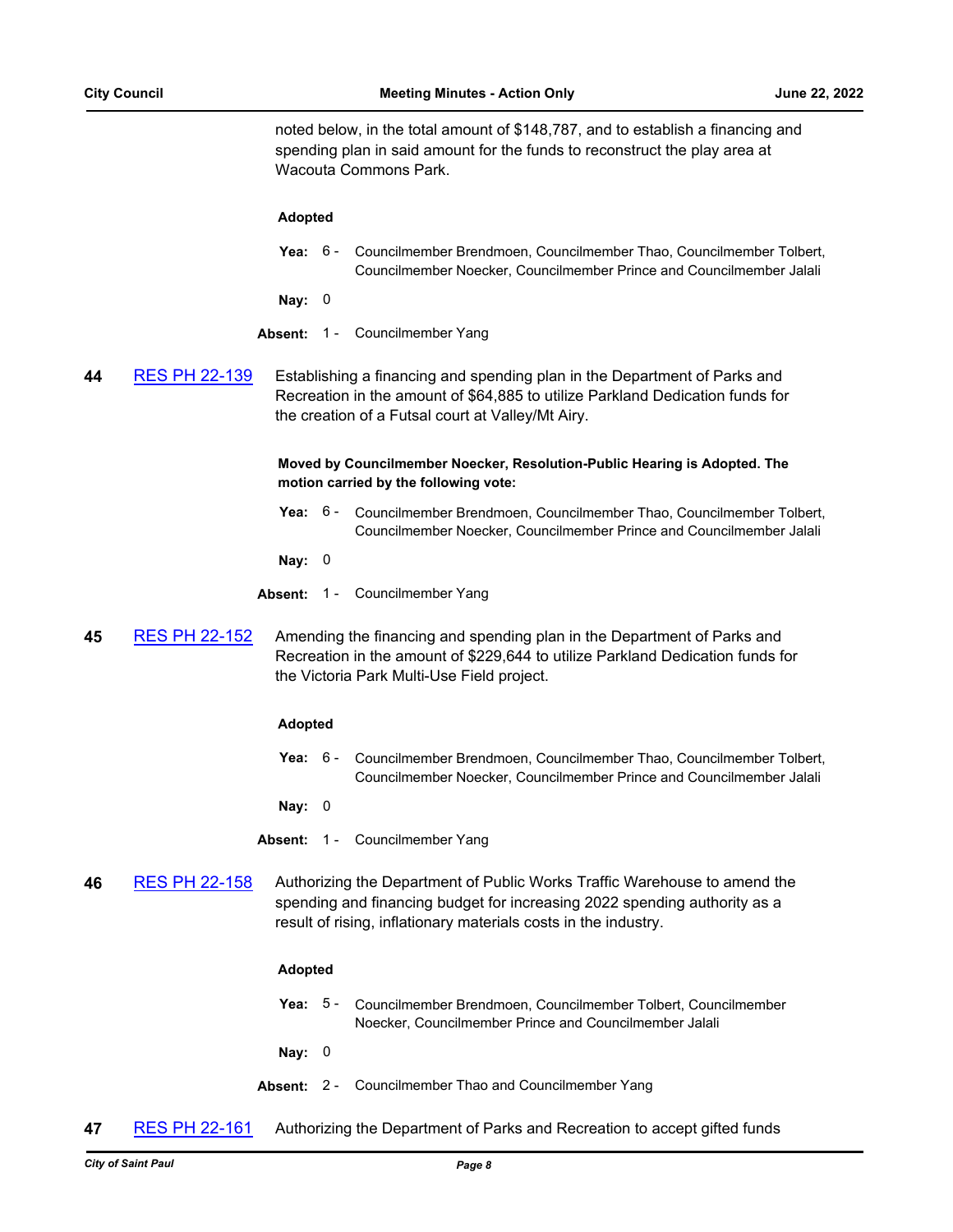from the Ramsey Hill Association and to amend the financing and spending plan, in the amount of \$36,314, for the Cochran Park Pool and Sculpture Restoration project.

#### **Adopted**

- **Yea:** Councilmember Brendmoen, Councilmember Tolbert, Councilmember Noecker, Councilmember Prince and Councilmember Jalali Yea: 5 -
- **Nay:** 0
- **Absent:** 2 Councilmember Thao and Councilmember Yang

**48** [RES PH 22-162](http://stpaul.legistar.com/gateway.aspx?m=l&id=/matter.aspx?key=41971) Approving the application of Latvian Song and Dance Festival for a sound level variance in order to present amplified sound on June 30, 2022 at 200 Dr Justus Ohage Blvd - Harriet Island Regional Park Wigington Pavilion.

#### **Adopted**

- **Yea:** Councilmember Brendmoen, Councilmember Tolbert, Councilmember Noecker, Councilmember Prince and Councilmember Jalali Yea:  $5 -$
- **Nay:** 0
- **Absent:** 2 Councilmember Thao and Councilmember Yang
- **49** [RES PH 22-163](http://stpaul.legistar.com/gateway.aspx?m=l&id=/matter.aspx?key=41986) Approving the application of Interact Center for a sound level variance in order to present amplified sound on July 9, 2022 at 1860 Minnehaha Ave W outside of building in the parking lot.

#### **Adopted**

**Yea:** Councilmember Brendmoen, Councilmember Thao, Councilmember Tolbert, Councilmember Noecker, Councilmember Prince and Councilmember Jalali Yea:  $6 -$ 

**Nay:** 0

- **Absent:** 1 Councilmember Yang
- **50** [RES PH 22-164](http://stpaul.legistar.com/gateway.aspx?m=l&id=/matter.aspx?key=41988) Amending the financing and spending plans in the Department of Emergency Management for the 2022 Community Oriented Policing Services (COPS) Grant for \$2,000,000 for portable radios.

#### **Adopted**

**Yea:** Councilmember Brendmoen, Councilmember Thao, Councilmember Tolbert, Councilmember Noecker, Councilmember Prince and Councilmember Jalali Yea:  $6 -$ 

**Nay:** 0

**Absent:** 1 - Councilmember Yang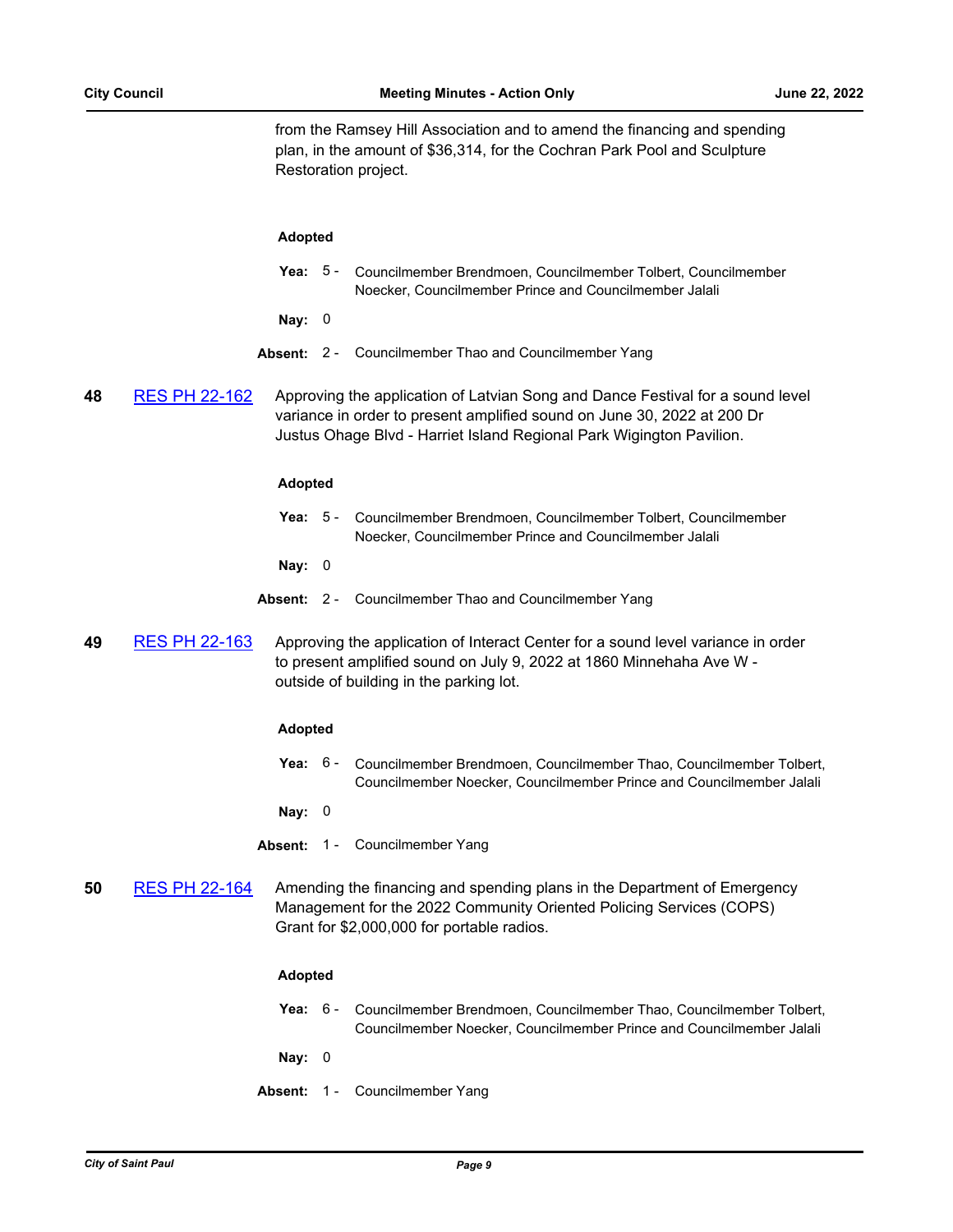| 51 | <b>RES PH 22-165</b> | project.       | Authorizing the Department of Parks and Recreation to amend the financing<br>and spending plan, in the amount of \$30,000, for the Dayton's Bluff Play Area                                    |
|----|----------------------|----------------|------------------------------------------------------------------------------------------------------------------------------------------------------------------------------------------------|
|    |                      | <b>Adopted</b> |                                                                                                                                                                                                |
|    |                      | Yea: $6 -$     | Councilmember Brendmoen, Councilmember Thao, Councilmember Tolbert,<br>Councilmember Noecker, Councilmember Prince and Councilmember Jalali                                                    |
|    |                      | Nay: $0$       |                                                                                                                                                                                                |
|    |                      | Absent: 1 -    | Councilmember Yang                                                                                                                                                                             |
| 52 | <b>RES PH 22-168</b> |                | Approving the application of Water Lantern Festival for a sound level variance<br>in order to present amplified sound on July 30, 2022 at 1400 Phalen Dr. -<br>Phalen Park Beach House.        |
|    |                      | <b>Adopted</b> |                                                                                                                                                                                                |
|    |                      | Yea: 6 -       | Councilmember Brendmoen, Councilmember Thao, Councilmember Tolbert,<br>Councilmember Noecker, Councilmember Prince and Councilmember Jalali                                                    |
|    |                      | Nay: $0$       |                                                                                                                                                                                                |
|    |                      |                | Absent: 1 - Councilmember Yang                                                                                                                                                                 |
| 53 | <b>RES PH 22-169</b> | Mears Park.    | Approving the application of Praise Covenant International Church for a sound<br>level variance in order to present amplified sound on July 16 at 221 5th St E. -                              |
|    |                      | <b>Adopted</b> |                                                                                                                                                                                                |
|    |                      | Yea: 6 -       | Councilmember Brendmoen, Councilmember Thao, Councilmember Tolbert,<br>Councilmember Noecker, Councilmember Prince and Councilmember Jalali                                                    |
|    |                      | Nay: $0$       |                                                                                                                                                                                                |
|    |                      |                | Absent: 1 - Councilmember Yang                                                                                                                                                                 |
| 54 | <b>RES PH 22-170</b> |                | Amending the City budget to accept \$83,320,812 in federal Coronavirus Local<br>Fiscal Recovery Funds to respond to the COVID-19 public health emergency<br>and its negative economic impacts. |
|    |                      | <b>Adopted</b> |                                                                                                                                                                                                |
|    |                      | Yea: $5 -$     | Councilmember Brendmoen, Councilmember Tolbert, Councilmember<br>Noecker, Councilmember Prince and Councilmember Jalali                                                                        |
|    |                      | Nay: 0         |                                                                                                                                                                                                |
|    |                      |                | Absent: 2 - Councilmember Thao and Councilmember Yang                                                                                                                                          |
| 23 | <b>RES 22-938</b>    |                | Authorizing the City to make budget neutral technical amendments to<br>American Rescue Plan funds in specific projects and accounts to align with                                              |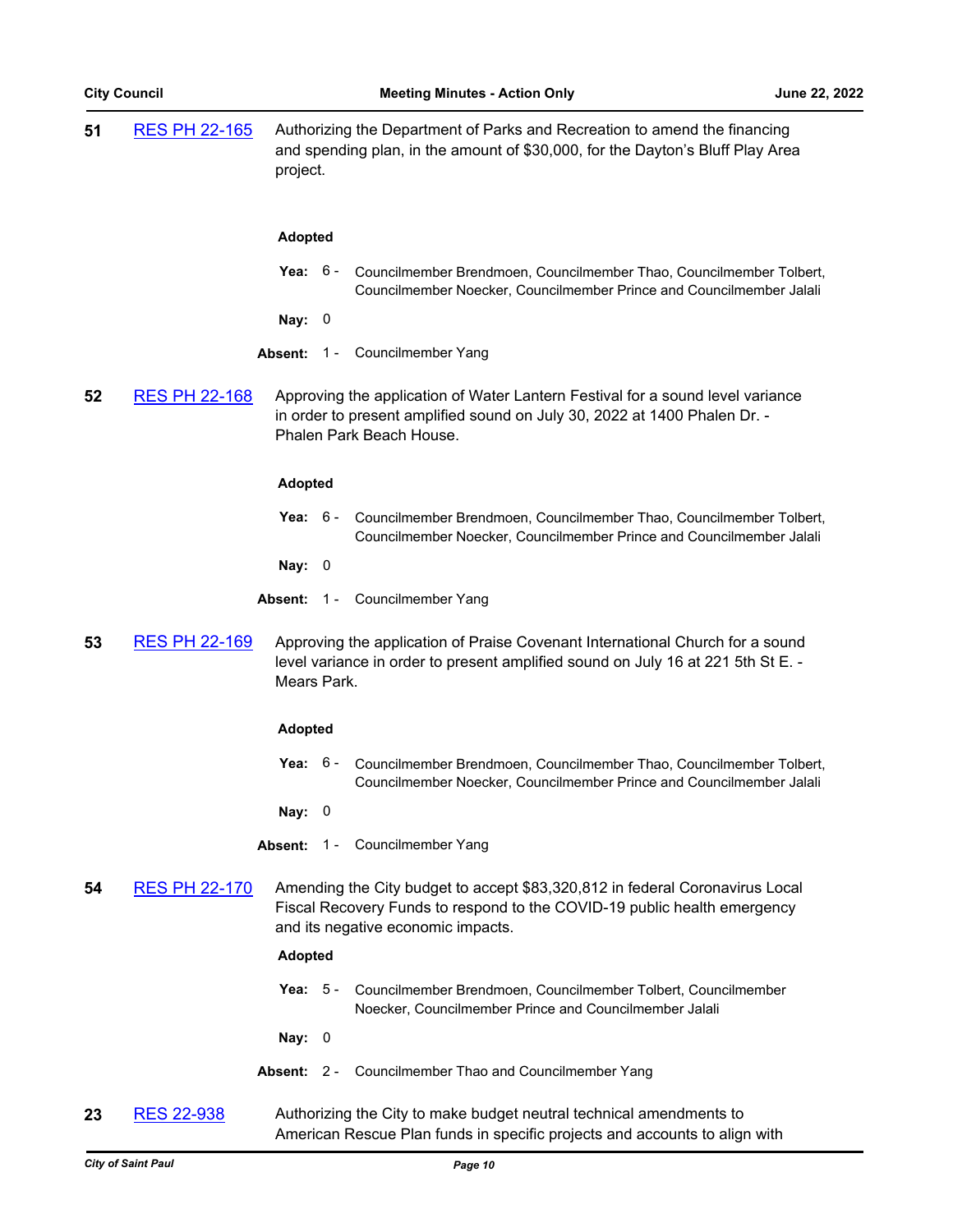|    |                      | actual sending. |                                                                                                                                                                                                |
|----|----------------------|-----------------|------------------------------------------------------------------------------------------------------------------------------------------------------------------------------------------------|
|    |                      | <b>Adopted</b>  |                                                                                                                                                                                                |
|    |                      | Yea: $5 -$      | Councilmember Brendmoen, Councilmember Thao, Councilmember Tolbert,<br><b>Councilmember Noecker and Councilmember Prince</b>                                                                   |
|    |                      | Nay: $0$        |                                                                                                                                                                                                |
|    |                      |                 | Absent: 2 - Councilmember Jalali and Councilmember Yang                                                                                                                                        |
| 24 | <b>RES 22-939</b>    |                 | Authorizing the City to transfer \$20,000,000 of American Rescue Plan funds<br>to a specific account for City Payroll.                                                                         |
|    |                      | <b>Adopted</b>  |                                                                                                                                                                                                |
|    |                      | Yea: $5 -$      | Councilmember Brendmoen, Councilmember Tolbert, Councilmember<br>Noecker, Councilmember Prince and Councilmember Jalali                                                                        |
|    |                      | Nay: $0$        |                                                                                                                                                                                                |
|    |                      |                 | Absent: 2 - Councilmember Thao and Councilmember Yang                                                                                                                                          |
| 25 | <b>RES 22-940</b>    |                 | Authorizing the City to transfer \$2,534,489 of American Rescue Plan funds<br>from the 30% AMI Deeply Affordable Housing account to a specific account for<br>the Twelve-22 Apartment project. |
|    |                      | <b>Adopted</b>  |                                                                                                                                                                                                |
|    |                      | Yea: $5 -$      | Councilmember Brendmoen, Councilmember Tolbert, Councilmember<br>Noecker, Councilmember Prince and Councilmember Jalali                                                                        |
|    |                      | Nay: $0$        |                                                                                                                                                                                                |
|    |                      |                 | Absent: 2 - Councilmember Thao and Councilmember Yang                                                                                                                                          |
| 55 | <b>RES PH 22-171</b> |                 | Approving the adoption of a Saint Paul Port Authority Spending Plan Minnesota<br>Statutes, Section 469.176, Subd 4n.                                                                           |
|    |                      | <b>Adopted</b>  |                                                                                                                                                                                                |
|    |                      | Yea: $6 -$      | Councilmember Brendmoen, Councilmember Thao, Councilmember Tolbert,<br>Councilmember Noecker, Councilmember Prince and Councilmember Jalali                                                    |
|    |                      | Nay: $0$        |                                                                                                                                                                                                |
|    |                      |                 | Absent: 1 - Councilmember Yang                                                                                                                                                                 |
| 56 | <b>RES PH 22-172</b> |                 | Approving the adoption of a spending plan for development and<br>redevelopment pursuant to Minnesota Statutes, Section 469.176, Subd 4n.                                                       |
|    |                      | <b>Adopted</b>  |                                                                                                                                                                                                |
|    |                      | Yea: $6 -$      | Councilmember Brendmoen, Councilmember Thao, Councilmember Tolbert,<br>Councilmember Noecker, Councilmember Prince and Councilmember Jalali                                                    |
|    |                      | Nay: 0          |                                                                                                                                                                                                |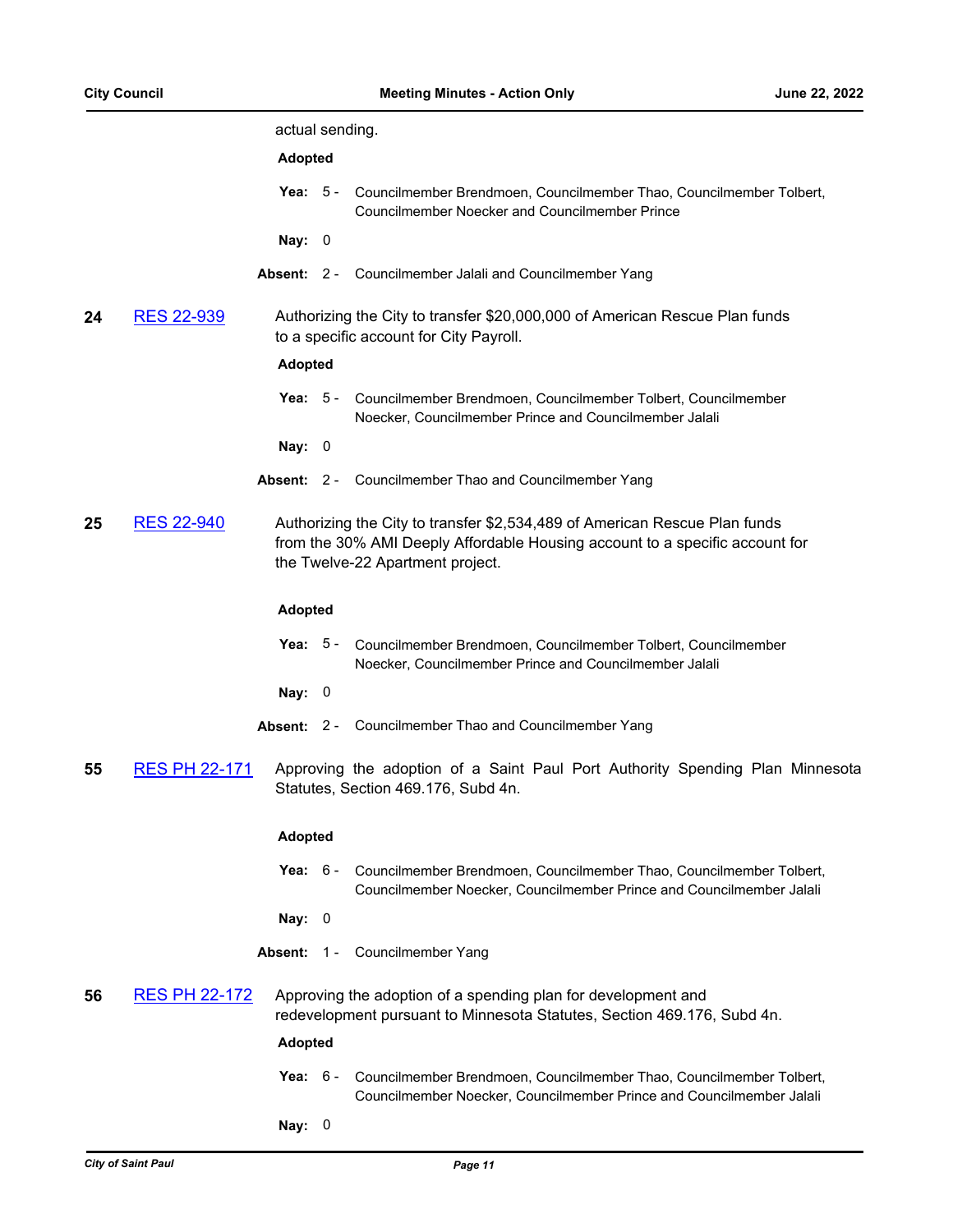Absent: 1 - Councilmember Yang

## **LEGISLATIVE HEARING DISCUSSION ITEMS**

**80** [RLH TA 22-188](http://stpaul.legistar.com/gateway.aspx?m=l&id=/matter.aspx?key=41794) Ratifying the Appealed Special Tax Assessment for property at 1805 SAINT CLAIR AVENUE. (File No. J2225A, Assessment No. 228527)

#### **Adopted (assessment ratified)**

- Yea: 6 Councilmember Brendmoen, Councilmember Thao, Councilmember Tolbert, Councilmember Noecker, Councilmember Prince and Councilmember Jalali
- **Nay:** 0
- Absent: 1 Councilmember Yang
- **90** [RLH VBR 22-30](http://stpaul.legistar.com/gateway.aspx?m=l&id=/matter.aspx?key=41966) Appeal of Noah Chappell to a Vacant Building Registration Requirement at 922 WOODBRIDGE STREET.

## **Adopted**

**Yea:** Councilmember Brendmoen, Councilmember Thao, Councilmember Tolbert, Councilmember Noecker, Councilmember Prince and Councilmember Jalali Yea: 6 -

**Nay:** 0

**Absent:** 1 - Councilmember Yang

# **LEGISLATIVE HEARING CONSENT AGENDA**

**Items listed under the Consent Agenda will receive a combined public hearing and be enacted by one motion with no separate discussion. Items may be removed from the Consent Agenda for a separate public hearing and discussion if desired.**

**Approval of the Consent Agenda**

#### **Legislative hearing consent agenda adopted as amended**

Yea: 6 - Councilmember Brendmoen, Councilmember Thao, Councilmember Tolbert, Councilmember Noecker, Councilmember Prince and Councilmember Jalali

**Nay:** 0

**Absent:** 1 - Councilmember Yang

**57** [RLH TA 22-127](http://stpaul.legistar.com/gateway.aspx?m=l&id=/matter.aspx?key=41524) Ratifying the Appealed Special Tax Assessment for property at 1069 BEECH STREET. (File No. VB2208, Assessment No. 228807) (Public hearing continued to June 22, 2022)

## **Adopted as amended (assessment reduced)**

**58** [RLH TA 22-177](http://stpaul.legistar.com/gateway.aspx?m=l&id=/matter.aspx?key=41744) Deleting the Appealed Special Tax Assessment for property at 465 BRAINERD AVENUE. (File No. J2223A, Assessment No. 228525)

## **Adopted**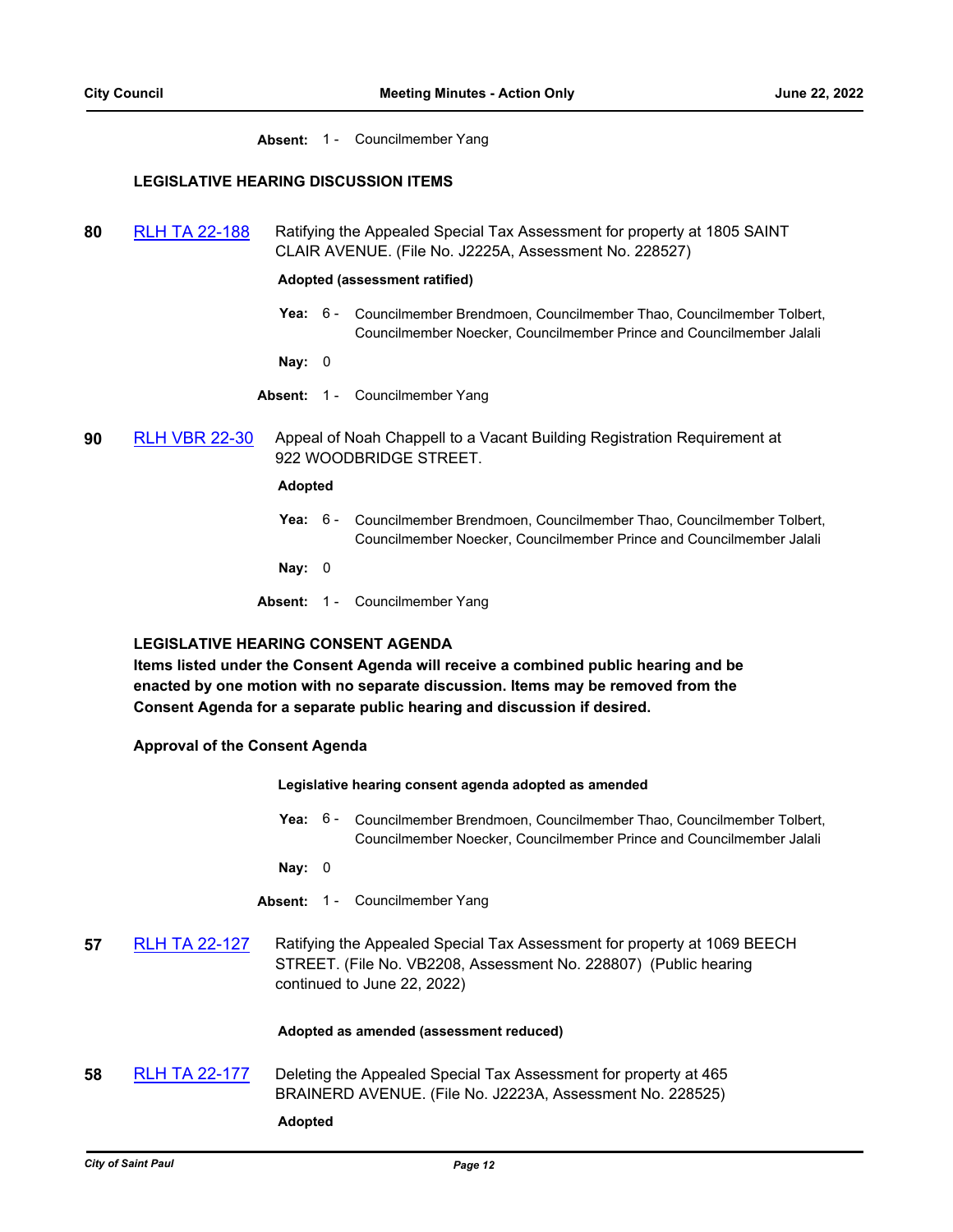| 59 RLH CO 22-4 | Appeal of Eh Blay to a Correction Notice at 1169 BREEN STREET. |
|----------------|----------------------------------------------------------------|
|                |                                                                |

# **Adopted**

**60** [RLH VBR 22-27](http://stpaul.legistar.com/gateway.aspx?m=l&id=/matter.aspx?key=41915) Appeal of Demian Moore, Restoration Counseling & Community Services, LLC, to a Vacant Building Registration Notice at 976 BUSH AVENUE.

#### **Adopted**

**61** [RLH RR 22-44](http://stpaul.legistar.com/gateway.aspx?m=l&id=/matter.aspx?key=42068) Granting a 180 day stay of enforcement of RLH RR 22-4, ordering the demolition for 1628 DARLENE STREET, to Joe Steinmaus, for Michael F. Murray.

#### **Adopted**

**62** [RLH TA 22-175](http://stpaul.legistar.com/gateway.aspx?m=l&id=/matter.aspx?key=41742) Ratifying the Appealed Special Tax Assessment for property at 2229 DOSWELL AVENUE. (File No. J2222A, Assessment No. 228524) (Public hearing continued to October 12, 2022)

#### **Public hearing continued to October 12, 2022**

**63** [RLH RR 22-28](http://stpaul.legistar.com/gateway.aspx?m=l&id=/matter.aspx?key=41707) Ordering the rehabilitation or razing and removal of the structures at 733 FAIRVIEW AVENUE NORTH within fifteen (15) days after the June 22, 2022, City Council Public Hearing. (To refer to July 26, 2022 Legislative Hearing)

#### **Referred to Legislative Hearing on July 26, 2022**

**64** [RLH TA 22-179](http://stpaul.legistar.com/gateway.aspx?m=l&id=/matter.aspx?key=41748) Ratifying the Appealed Special Tax Assessment for property at 2118 HENDON AVENUE. (File No. J2222A, Assessment No. 228524) (Public hearing continued to October 12, 2022)

**Public hearing continued to October 12, 2022**

**65** [RLH FCO 22-42](http://stpaul.legistar.com/gateway.aspx?m=l&id=/matter.aspx?key=41925) Appeal of Janet Rudie to a Fire Inspection Correction Notice at 1839 IVY AVENUE EAST.

#### **Adopted**

**66** [RLH SAO 22-24](http://stpaul.legistar.com/gateway.aspx?m=l&id=/matter.aspx?key=41950) Appeal of Kenneth Cassibo to a Summary Abatement Order at 1798 JAMES AVENUE.

## **Adopted**

**67** [RLH RR 22-9](http://stpaul.legistar.com/gateway.aspx?m=l&id=/matter.aspx?key=41142) Third Making finding on the appealed substantial abatement ordered for 1013 JAMESON STREET in Council File RLH RR 21-79.

#### **Adopted**

**68** [RLH FCO 22-49](http://stpaul.legistar.com/gateway.aspx?m=l&id=/matter.aspx?key=42049) Amending Council File RLH FCO 21-149, adopted October 27, 2021, to grant Arnold Kampa an additional extension for property at 1084 LARPENTEUR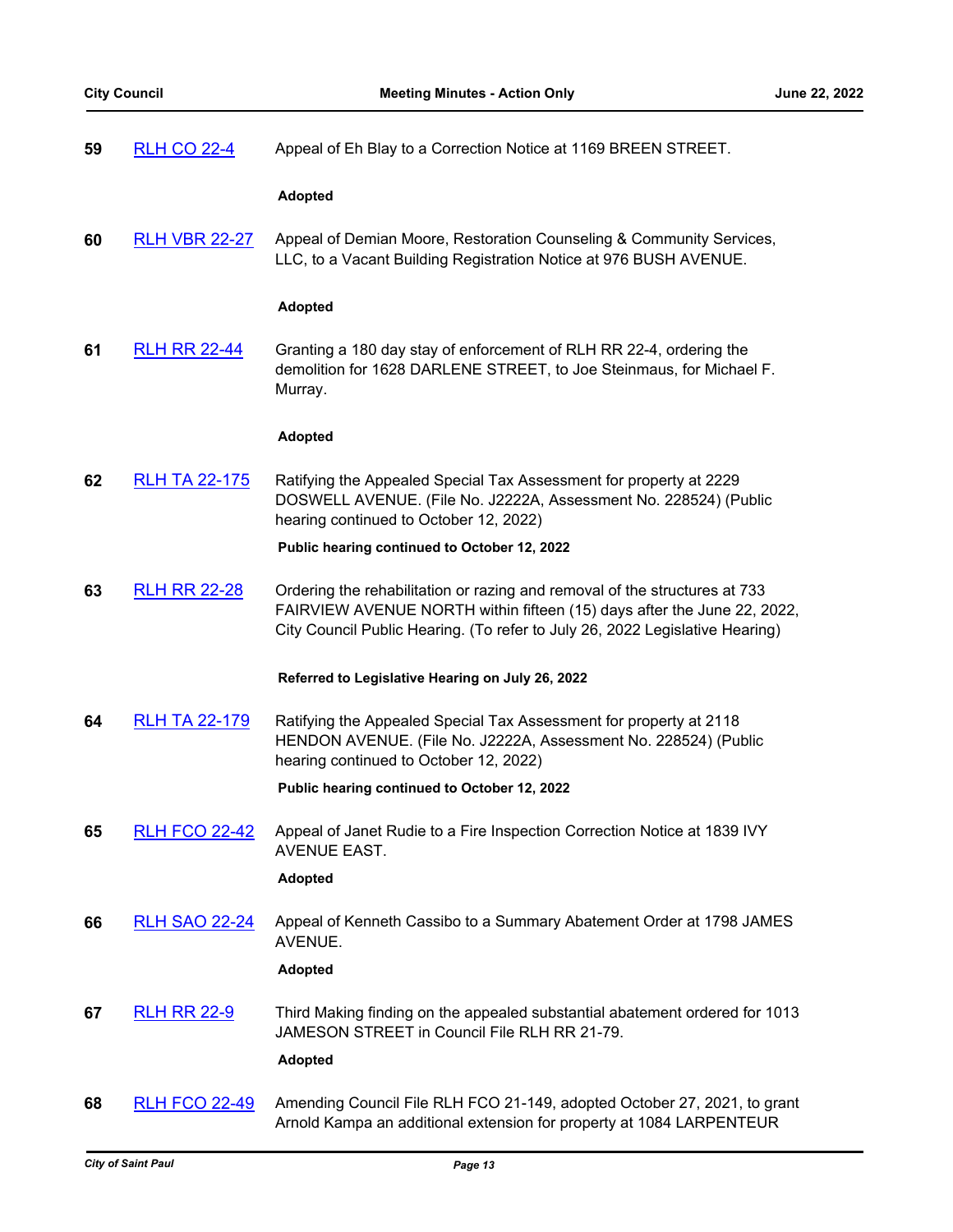## AVENUE WEST.

**Adopted**

**69** [RLH CO 22-5](http://stpaul.legistar.com/gateway.aspx?m=l&id=/matter.aspx?key=41947) Appeal of Frances Carr to a Correction Notice at 1384 MARGARET STREET.

## **Adopted**

**70** [RLH TA 22-192](http://stpaul.legistar.com/gateway.aspx?m=l&id=/matter.aspx?key=41820) Ratifying the Appealed Special Tax Assessment for property at 8 MARYLAND AVENUE EAST. (File No. J2223A, Assessment No. 228525)

## **Adopted**

**71** [RLH TA 22-178](http://stpaul.legistar.com/gateway.aspx?m=l&id=/matter.aspx?key=41745) Ratifying the Appealed Special Tax Assessment for property at 16 MARYLAND AVENUE EAST. (File No. J2223A, Assessment No. 228525)

# **Adopted**

**72** [RLH TA 22-193](http://stpaul.legistar.com/gateway.aspx?m=l&id=/matter.aspx?key=41834) Ratifying the Appealed Special Tax Assessment for property at 20 MARYLAND AVENUE EAST. (File No. J2223A, Assessment No. 228525) (Public hearing continued to October 12, 2022)

## **Public hearing continued to October 12, 2022**

**73** [RLH TA 22-176](http://stpaul.legistar.com/gateway.aspx?m=l&id=/matter.aspx?key=41743) Ratifying the Appealed Special Tax Assessment for property at 38 MARYLAND AVENUE EAST. (File No. J2223A, Assessment No. 228525) (Public hearing continued to October 12, 2022)

## **Public hearing continued to October 12, 2022**

**74** [RLH TA 22-183](http://stpaul.legistar.com/gateway.aspx?m=l&id=/matter.aspx?key=41766) Ratifying the Appealed Special Tax Assessment for property at 237 MARYLAND AVENUE EAST. (File No. J2223A, Assessment No. 228525)

# **Adopted**

**75** [RLH VBR 22-29](http://stpaul.legistar.com/gateway.aspx?m=l&id=/matter.aspx?key=41960) Appeal of Scott Bradley to a Vacant Building Registration Notice at 820 OCEAN STREET. (To refer to July 5, 2022 Legislative Hearing)

**Referred to Legislative Hearing on July 5, 2022**

**76** [RLH TA 22-194](http://stpaul.legistar.com/gateway.aspx?m=l&id=/matter.aspx?key=41835) Deleting the Appealed Special Tax Assessment for property at 598 ORANGE AVENUE EAST. (File No. J2222A, Assessment No. 228524)

## **Adopted**

**77** [RLH TA 22-197](http://stpaul.legistar.com/gateway.aspx?m=l&id=/matter.aspx?key=41871) Ratifying the Appealed Special Tax Assessment for property at 975 PALACE AVENUE. (File No. J2223A, Assessment No. 228525) (Public hearing continued to January 25, 2023)

**Public hearing continued to January 25, 2023**

**78** [RLH RR 21-70](http://stpaul.legistar.com/gateway.aspx?m=l&id=/matter.aspx?key=40478) Ordering the rehabilitation or razing and removal of the structures at 1722 REANEY AVENUE within fifteen (15) days after the December 22, 2021, City Council Public Hearing. (Public hearing continued to June 22, 2022)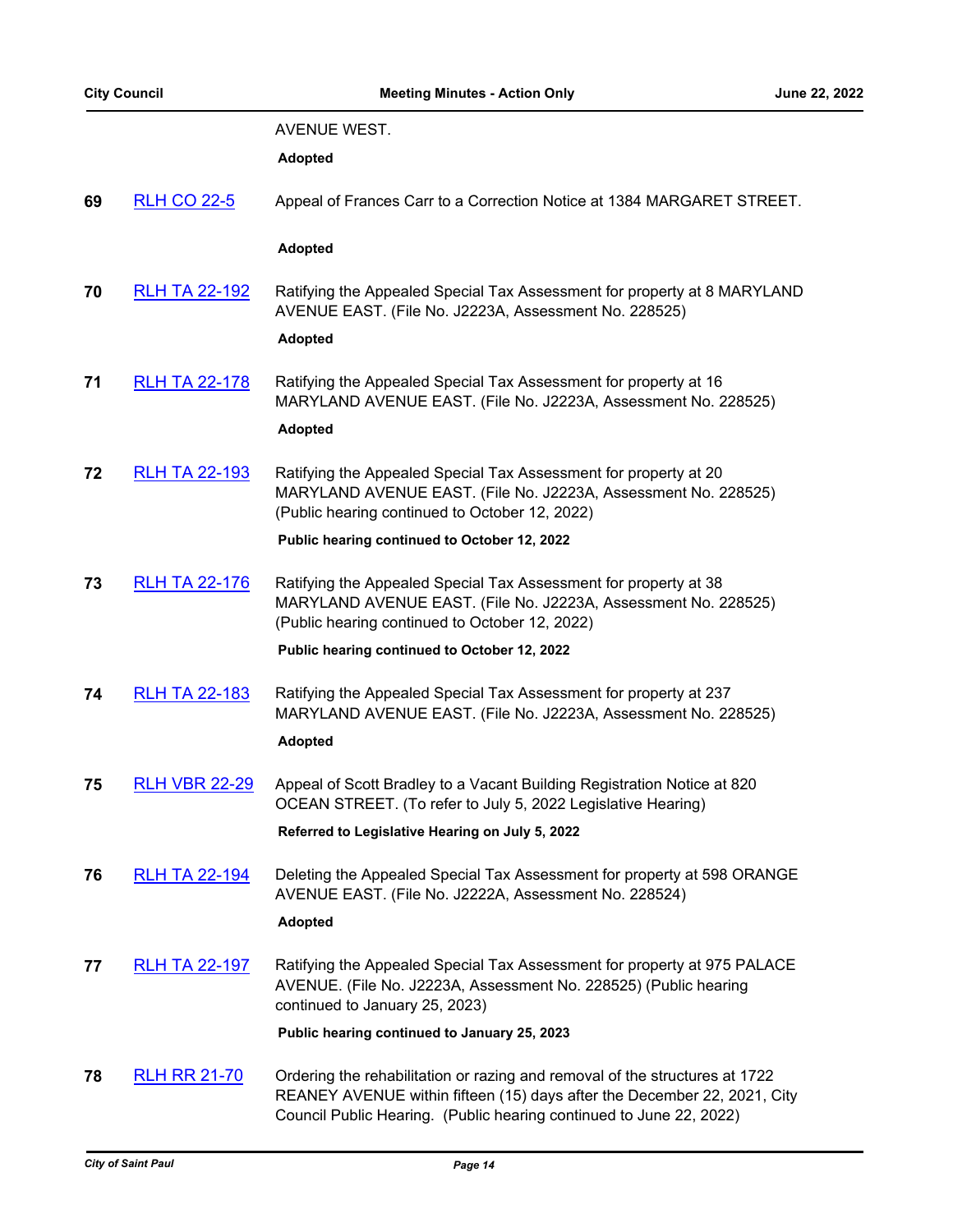#### **Adopted as amended (remove within 30 days)**

**79** [RLH VBR 22-25](http://stpaul.legistar.com/gateway.aspx?m=l&id=/matter.aspx?key=41846) Appeal of Gil Pariente and Shai Leibovich to a Vacant Building Registration Notice at 1171 ROSS AVENUE.

## **Adopted**

**81** [RLH RR 22-36](http://stpaul.legistar.com/gateway.aspx?m=l&id=/matter.aspx?key=41891) Second Making finding on the appealed substantial abatement ordered for 1179 SEVENTH STREET EAST in Council File RLH RR 21-44. (To refer back to July 12, 2022 Legislative Hearing)

#### **Referred to Legislative Hearing on July 12, 2022**

**82** [RLH RR 22-29](http://stpaul.legistar.com/gateway.aspx?m=l&id=/matter.aspx?key=41708) Ordering the rehabilitation or razing and removal of the structures at 1807 SEVENTH STREET EAST within fifteen (15) days after the June 22, 2022, City Council Public Hearing. (To refer back to June 28 Legislative Hearing)

#### **Referred to Legislative Hearing on June 28, 2022**

**83** [RLH RR 22-30](http://stpaul.legistar.com/gateway.aspx?m=l&id=/matter.aspx?key=41709) Ordering the rehabilitation or razing and removal of the structures at 1006 THIRD STREET EAST within fifteen (15) days after the June 22, 2022, City Council Public Hearing. (To refer to July 26, 2022 Legislative Hearing)

#### **Referred to Legislative Hearing on July 26, 2022**

**84** [RLH SAO 22-21](http://stpaul.legistar.com/gateway.aspx?m=l&id=/matter.aspx?key=41866) First Making finding on the appealed nuisance abatement ordered for 607 TOPPING STREET in Council File RLH SAO 22-14.

## **Adopted**

**85** [RLH SAO 22-19](http://stpaul.legistar.com/gateway.aspx?m=l&id=/matter.aspx?key=41864) Making finding on the appealed nuisance abatement ordered for 689 TUSCARORA AVENUE in Council File RLH SAO 22-18.

## **Adopted**

**86** [RLH VBR 22-26](http://stpaul.legistar.com/gateway.aspx?m=l&id=/matter.aspx?key=41862) Appeal of Gladys Igbo to a Vacant Building Registration Notice at 385 UNIVERSITY AVENUE WEST.

#### **Adopted**

**87** [RLH TA 22-186](http://stpaul.legistar.com/gateway.aspx?m=l&id=/matter.aspx?key=41772) Ratifying the Appealed Special Tax Assessment for property at 850 UNIVERSITY AVENUE WEST. (File No. J2223A, Assessment No. 228525) (Public hearing continued to October 12, 2022)

**Public hearing continued to October 12, 2022**

**88** [RLH RR 22-34](http://stpaul.legistar.com/gateway.aspx?m=l&id=/matter.aspx?key=41872) Making finding on the appealed substantial abatement ordered for 1514 VAN BUREN AVENUE in Council File RLH 21-62.

## **Adopted**

**89** [RLH TA 22-209](http://stpaul.legistar.com/gateway.aspx?m=l&id=/matter.aspx?key=41954) Ratifying the Appealed Special Tax Assessment for property at 1381 WHITE BEAR AVENUE NORTH. (File No. J2222A, Assessment No. 228524)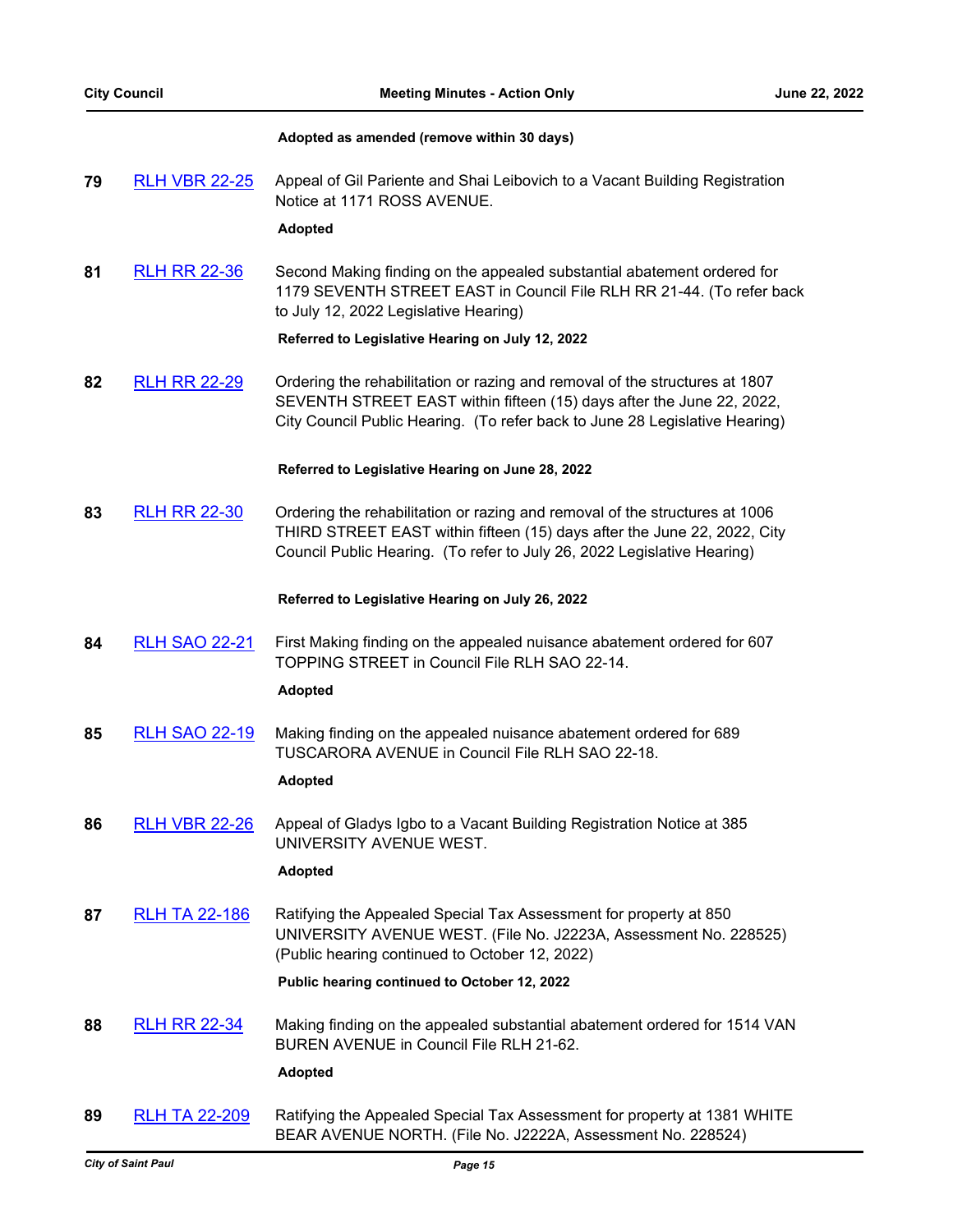(Legislative hearing on June 21, 2022)

#### **Adopted as amended (assessment ratified)**

**91** [RLH RR 22-35](http://stpaul.legistar.com/gateway.aspx?m=l&id=/matter.aspx?key=41874) Second Making finding on the appealed substantial abatement ordered for 521 YORK AVENUE in Council Files RLH RR 21-43. (To refer back to June 28, 2022 Legislative Hearing)

#### **Referred to Legislative Hearing on June 28, 2022**

**92** [RLH AR 22-51](http://stpaul.legistar.com/gateway.aspx?m=l&id=/matter.aspx?key=41725) Ratifying the assessments for Tree Trimming services during December 2021 at 1805 SAINT CLAIR AVENUE. (File No. J2225A, Assessment No. 228527)

## **Adopted**

**93** [RLH AR 22-48](http://stpaul.legistar.com/gateway.aspx?m=l&id=/matter.aspx?key=41722) Ratifying the assessments for Property Clean up services during February 1 to 14, 2022. (File No. J2222A, Assessment No. 228524)

## **Adopted**

**94** [RLH AR 22-49](http://stpaul.legistar.com/gateway.aspx?m=l&id=/matter.aspx?key=41723) Ratifying the assessments for Property Clean up services during February 14 to 28, 2022. (File No. J2223A, Assessment No. 228525)

#### **Adopted**

**95** [RLH AR 22-50](http://stpaul.legistar.com/gateway.aspx?m=l&id=/matter.aspx?key=41724) Ratifying the assessments for Equipment and Labor for Clean Up services during January 2022. (File No. J2224A, Assessment No. 228526)

## **Adopted**

## **ADJOURNMENT**

**Meeting ended at 4:48 PM**